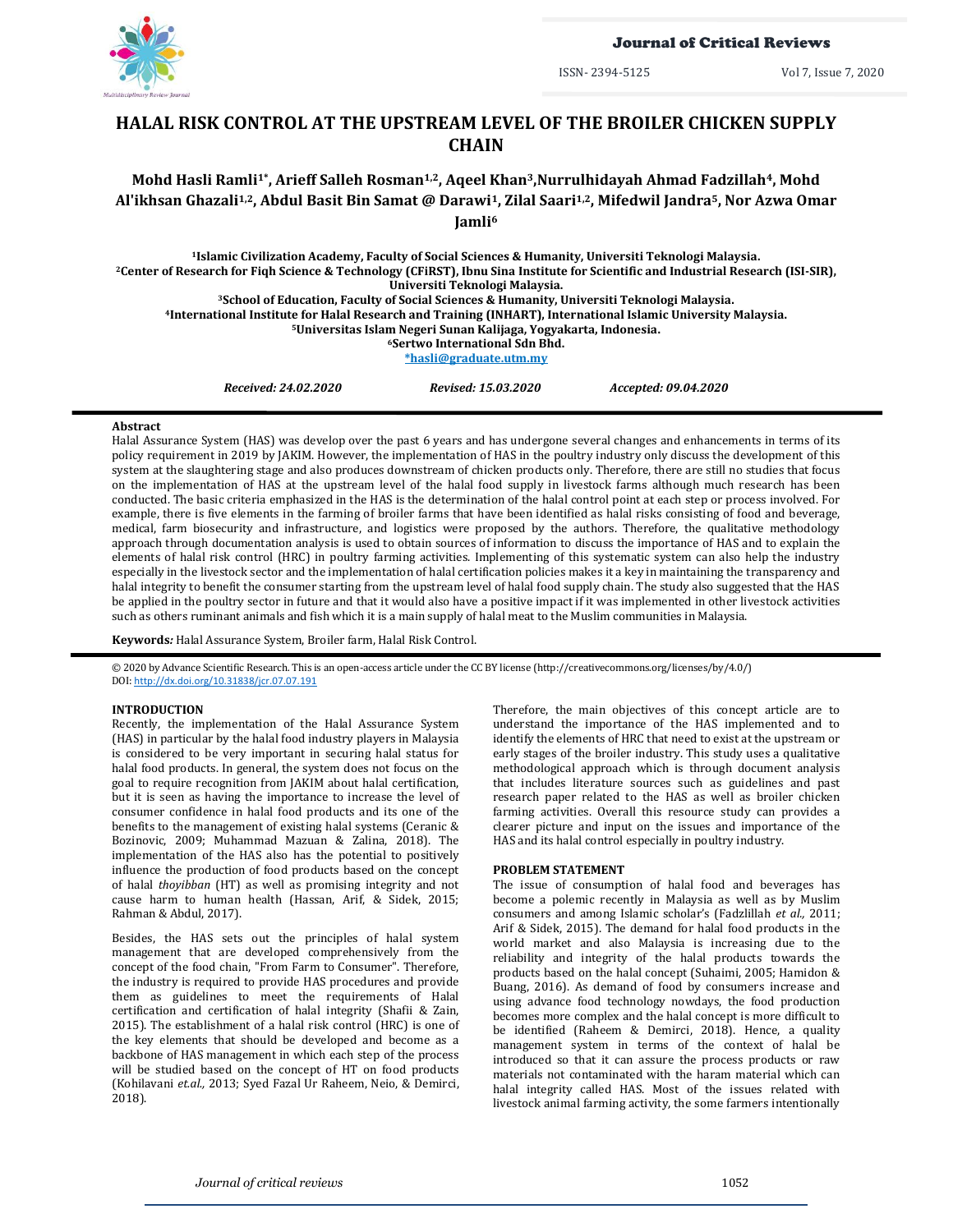feed with waste of *Mughallazah* animal. In view of the rapid growth of the livestock industry in Malaysia, many drastic approaches have been taken by the farmers to optimize their production by providing dirty and impure food to the livestock at a lower cost. This involves providing food that sources impurities to livestock known as *al-Jallalah* animals (Jamaludin *et al.,*2017).

Looking at the context of HAS implementation at broilers farming, the halal control only focuses at the stage of transfering live chickens from the farm to the slaughtering house (Omar *et al.,* 2012). Supported by Mochtar, Amirnordin, and Haron (2014) explains that the use of HT concept of halal products be supplied and produced in the supply chain must undergo strict monitoring starts from the upstream of supply chain. This is consistent with the practice and also HAS implementation focused on the broiler farm level to be give benefits to the industry players and consumers to produce quality raw material based on halal and food safety systems.

Based on the implementation of HAS have been discuss on past research especially on slaughtering process and further process chicken product, but this system be not disscussed in detail at broiler farm operation level. Therefore this concept paper will discuss more in depth the importance of HAS needs and recommend halal risk control points in the broiler industry sectors involving the chicken growth process until to slaughtering process.

# **RESEARCH OBJECTIVES**

This study highlights two main objectives to be achieved:

- 1. To know the importance of Halal Assurance System be establish in the broiler industry.
- 2. To suggest the halal risk control points involved in the broiler industry sector.

#### **RESEARCH QUESTIONS**

Based on the objectives stated, the reaserach question for this study are as follows:

- 1. What is the importance Halal Assurance System in the broiler industry?
- 2. What are the halal risk control points involved in the broiler industry?

## **LITERATURE REVIEW**

# **The Background of Broilers Industry in Malaysia**

The products of poultry-based and also processed raw poultry products are synonymous with raw material resources and food menu in Malaysian society. In particular, the poultry meat products are come from commercially raised breeds to meet consumer's demands to source a meat protein other than eggs in their menu diet. The broiler chicken is mostly be raised in a specially built compound area to carry out all livestock animal activities along with a systematic management system to produce a safe meat product to consumers. According to the history of the origin of the two-legged organisms of birds, they generally originate from a species of domesticated birds, in the scientific language known as *'Gallus gallus domesticus*' where the subspecies is *'Red Junglefowl*' (Dohner, 2001; Appleby, Mench & Hughes, 2004). Later, the chicken species have been carried out in several crosses breeding using hybridization technology, resulting in the breed of broiler chicken that exhibit rapid growth, disease resistant, having fast growth rate and provides highy quality meat (Jamilah, 2015).

In relation to the development of the early broiler poultry breeding system in Malaysia, the chicken been take care in a cage at night time. This system has undergone changes over the years due to the high demand for chicken meat, the farming system have changed to a more comprehensive system which usually grown in large number of flocks under intensive condition. This system involves raising the chickens in specific barn or cages to protect the livestock from any external risk such as wild animal and zoonotic disease. This intensive fariming system especially in broiler farm also involved automated feeding and drinking supply medicines and other facilities be provided at the same place (Premier, R. (Ed.), T; Hassan & Raiyana, n.d; Veterinary Services Department, 2006; Youn, 2012; Ariffin *et al.,* 2015: Baluch *et al.,* 2017).

Mostly in Malaysia, management in broiler industry operates to produce broiler livestock act as *'integrator*' which provider owned and controls all chain of broiler farming including feedmill production, egg production, breeding farm, hatcheries, broiler house and meat processing plant. As such, this system is better known as the vertical integrations system (QSR Trading Portal, 2013; Serin *et al.,* 2011). Overall broiler industry has been growing rapidly in Malaysia and integration operation can be shown in figure 1.0 below:



**Figure 1.0: Integration System of Poultry Farming Industry in Malaysia (Reported by Serin** *et al.* **(2011).**

#### **Requirements of the Halal Risk Control at the Broiler Farm**

The implementation of HAS was seen as a new system introduced primarily to the food industry in Malaysia. But its implementation is still less seen specifically discussed or its involvement in the halal animal husbandry industries. According to previous studies that have been done before, determination 'Halal Risk Control Point' (HRCP) more focused on the selection of raw materials until finished product, particularly in processing of raw chicken meat, food manufacturing and logistics sectors,

which covers all aspects of the food supply chain. Basically, this HRCP adapted from a food safety system that is used by the food industry worldwide such as '*Hazard Analysis Critical Control Point'* or HACCP system (Sani & Dahlan, 2015; Dahlan and Sani, 2016). Generally in Malaysia, the HACCP system was implement along with the MS1480 standard (Second Revision) which published in 2019 (Department of Standard Malaysia, 2019). Based on this guidelines, critical control point is defined as a point, operation or process steps in the food chain where control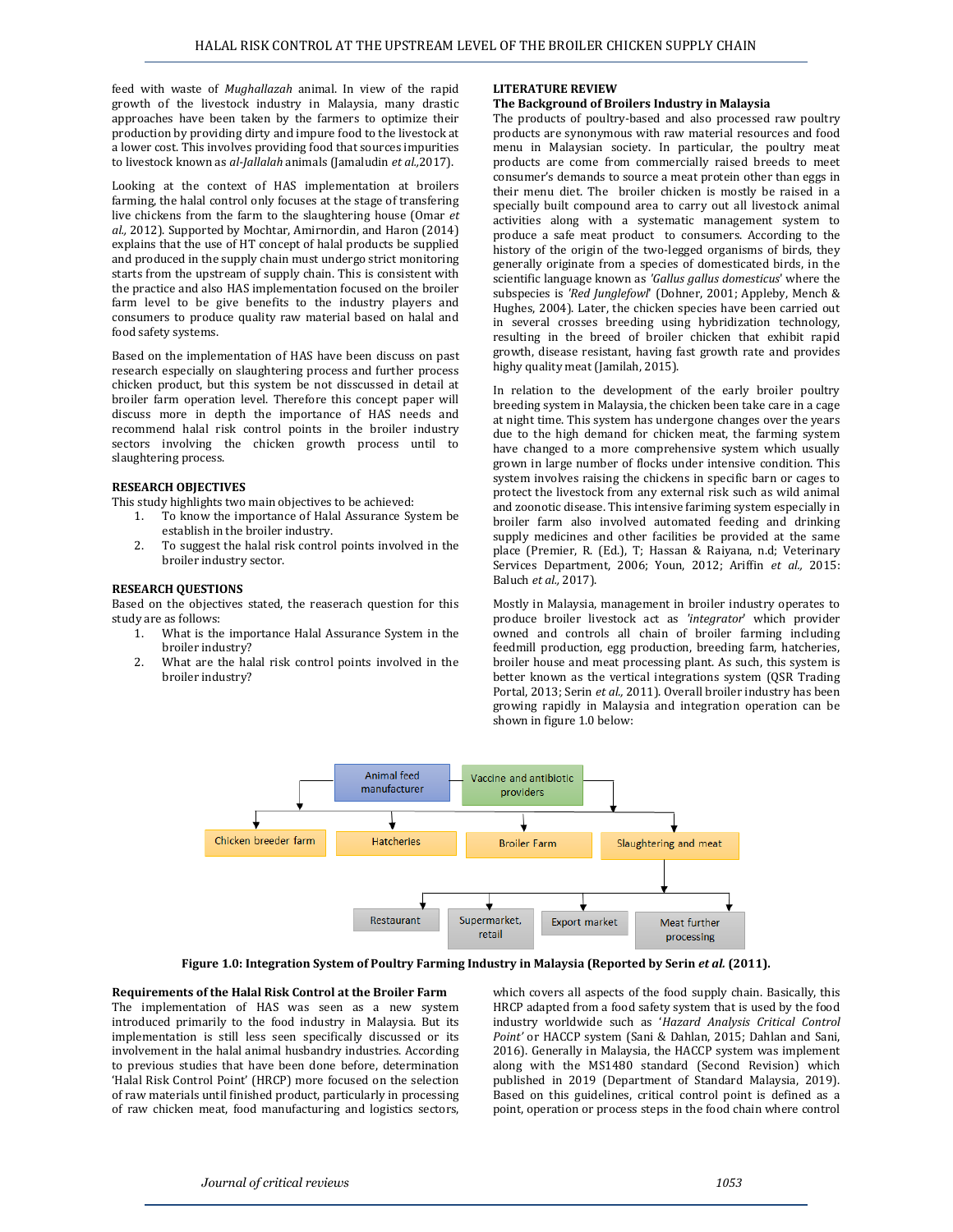measures designed to prevent any preventive food safety hazards to acceptable levels.

According to Kohilavani *et al.,* (2013), Lau, Jamaludin, & Mei Soon (2016), Rejaii & Arianfar (2016) dan Demirci *et al.,* (2016), the combination of HACCP principles with halal concept was seen as a backbone in the development of HAS. Therefore the usage of this combination system will give advantage towards the integrity of halal status and at the same time to assured the food safety level free from any contamination of haram substances. From Demirci *et al.,* (2016), stated that implementation of halal been used with HACCP system was still a new aspect in halal assurance management. Hence, with the combination between this halal and HACCP system will give a significant impact on halal status of food products. Conversely, that this system had some of weaknesses if it is be implemented. One of it was the difference in the interpretation of the halal concept and system between different Muslim scholars and authorities (Demirci *et al.,* (2016),

To develop the HRCP at step or process involved, there is a specific procedure used to ensure that the halal control is clearly be identified so that the integrity and also risk can be observed throughout the earlier stage of the food chain. In the meantime there are several opinions given by the previous studies on the method of determining halal control points at each step of the process involved. According to Purnomo *et al.,* (2018) it is stated that halal control points can be identified if raw materials and processing methods be analyze based on shariah principles through al-Quran sources and hadiths as key guides. It is supported by Shahdan *et al.,* (2016) states that a halal control points are identified and determined through '*Halal Decision Tree'*. According to him in developing halal control in process step, it must based on al-Quran and hadiths source and together applying five categories of shariah law such as (1) *Fardu*  (Compulsory), (2) *Mandub* (Circumcision), (3) *Jaiz/Mubah* (Must), (4) *Makrooh* and lastly is (5) *Haram* (Forbidden).

Next according to Kohilavani *et al.,* (2013) and Mohd Bakri, Maarof & Norazmir (2017) also states that before the halal risk be determined, the process step that has possibility potential of haram elements are analyzed by through a '*Halal Decision Tree*' methods which is a main procedures to determine the process step is whether a control point or not. Based on HAS guidelines establish by JAKIM, it's only mentions to establish halal control in HAS requirements but the question in mind is what the correct procedures or instrument be used not clearly discussed to develop HRCP. In other words, this aspect especially to determine appropriate halal risk at certain steps or point is not by simply guessing. It's should be done by using specific guidelines to determine a potential risk in halal status.

However, in this study, there are instruments that are considered appropriate to determine HRCP particularly in the rearing of broiler chickens. The said instrumentation method is the *'Halal Control Point Risk Matrix Assessment*' which obtained from the Malaysian Halal Standard MS 2400-1: 2019 (*Halalan Toyyiban-Management System Requirements for transportation of goods and services chain cargo- First Revision*) (Department of Standards Malaysia, 2019). Based on this standard there are some guidelines to define halal control points systematically ways. Even in this risk matrix table had mention that the degree of potential haram risks (*likelihood*) and the severity risk (*impact*) be explained by halal risk levels which are likely possibility exist at every step of the process.

In addition, there is also a descriptions on risk classification based on the risk ranking level along with risk classification code. Therefore, based on these guidelines the authors conclude that the best methods to assess halal risk and identify HRC at broiler farm level is by using halal risk matrix table. However, in this article the authors focus only on the components of poultry

breeding activities that are the main factors that may influence their eligibility status at the upstream level on poultry supply chain. Among the proposed HRC in broiler farming activities consisting of five components namely animal feed sources, medications, farm infrastructure, farm biosecurity systems and logistics transport.

# **HALAL RISK CONTROL IN POULTRY BREEDING SECTOR Animal Feed**

To determine of halal assurance at animal husbandry sector such as broilers, animal feed meal are very important because it is crucial element in determining HRC. Usually industrial wastes from slaughterhouses such as chicken blood, feathers, fats and carcasses are recycled to produce animal feed which is high in nutrient content and necessity in contributing to the growth of poultry (Mead, 2004). Looking at the perspective of Shariah concept, the haram substances used in animal food are categorized as impurities and and this poses a hazard to consumers' health. This is clearly stated in the Qur'anic verses regarding the forbidden source of food. Allah said:

*"*He has only forbidden to you dead animals, blood, the flesh of swine, and that which has been dedicated to other than Allah. But whoever is forced [by necessity], neither desiring [it] nor transgressing [its limit], there is no sin upon him. Indeed, Allah is Forgiving and Merciful (Al-Baqarah Verse 173)

"He has only forbidden to you dead animals, blood, the flesh of swine, and that which has been dedicated to other than Allah . But whoever is forced [by necessity], neither desiring [it] nor transgressing [its limit] - then indeed, Allah is Forgiving and Merciful"(An-Nahl Verse 115)

In the livestock industry, the issue of feeding animals with substances that do not meet Islamic law has been widely discussed in Malaysia. Among them are the using of internal organs, from livestock farms and pig waste sewage that are the main source of livestock feed. This is because most farmer enterpreuners take such measures to reduce production costs as well as less exposure and lack of understanding on concept of halal in the halal production (Saidin *et al.,* 2017).

The feed production issues is also be given attention which is the source of raw materials used to produce animal feed. Concerning on Shariah perspective through Jamaludin *et al.* (2017), emphasizing that livestock should be given good and nutritious food and drinks so that the meat is halal, uncontaminated and it give benefit to consumer. From the context of feeding, if farm animal was given unattentionally with contaminated with haram material continuosly, then automatically that animal itself is haram (forbidden) to consume. Next, related to the issue of livestock feeding with the level of safety on animal feed that addresses on concept of halal. According to Abdullah, Khaled and Ahmed (2010) explained that animal feed containing with high levels of *aflatoxins* and *heavy metals* able to harm to the livestock health and growing process will be disrupted and may lead to cardiovascular system attacks, kidney failure and even bone disease the weak. Therefore, the safety issue of animal feed should be emphasized so that it is safe and does not give negative impact on animal health and may have adverse effects also on human health.

Furthermore, the issue of livestock feed products production by modern technology innovation to produce a feed meal using a genetic engineering technology (Ikram & Mohd Azam, 2014). This technology refers to genetically modified organisms (GMO's) which involve modifying the genetic structure of an organism and performing genetic enhancements on other organisms and thus generating new variants or species (Robert, 2008). Generally, the aspects of using GMO's technology on animal feed have advantages and also disadvantages that affect the economy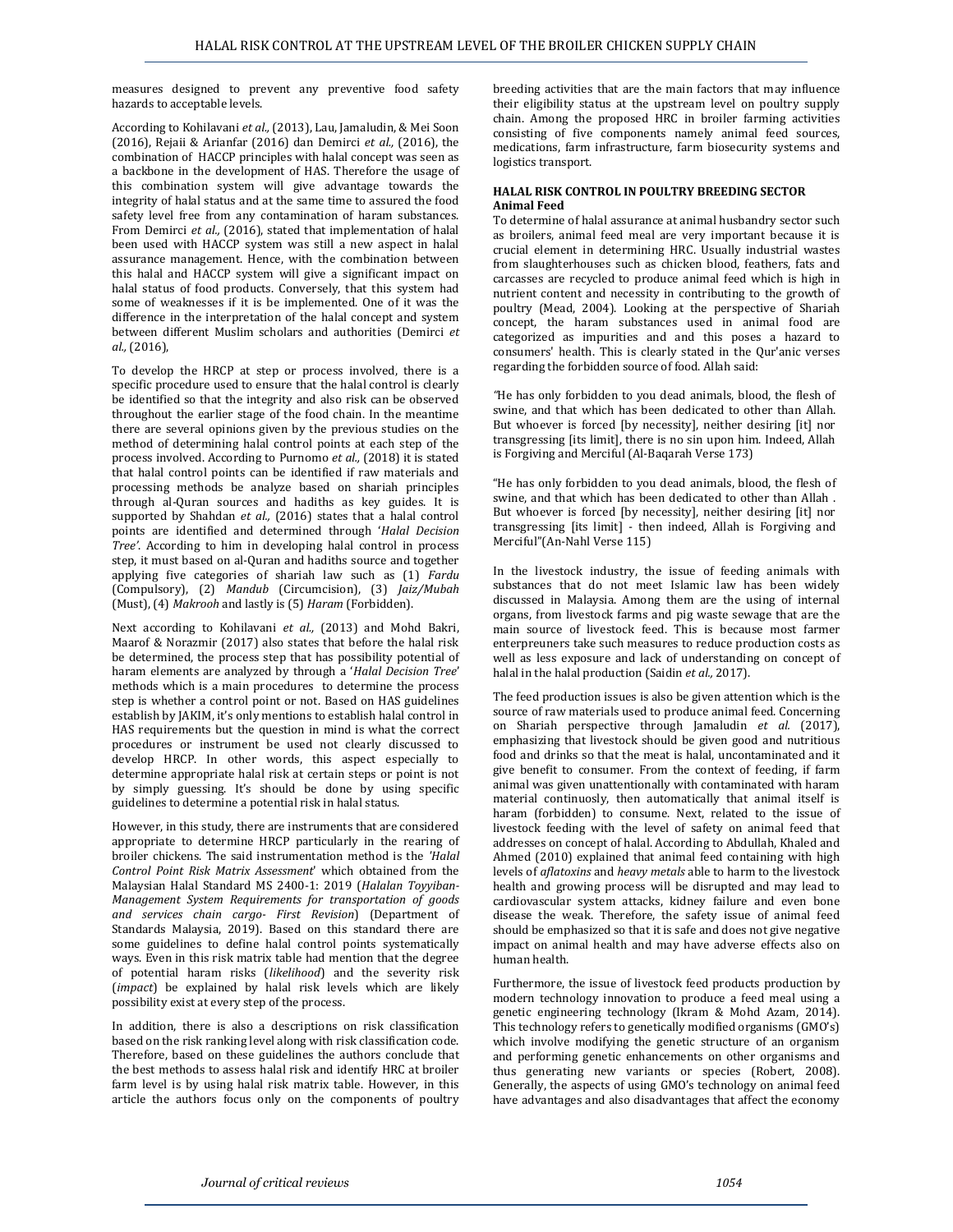and human health. On the negative side, the use of GMO's based food products could be at risk for adverse effects on consumer health, including allergic effects, lowering resistance to antibiotics and give effects to environment (Siti Fairuz & Latifah, 2017).

# **Medication**

Zoonotic disease is a serious threat to broiler farming activities. The effects of the spread of the disease can lead to obstruction of growth, efficacy, and low rate of food intake as well as high mortality of broiler chickens. The prevention of disease is an important aspect in raising a quality livestock and providing good health in broiler farm management. The giving medication such as of vaccines and antibiotics for livestock is a priority for ensuring good health of livestock. Vaccines are generally defined as biologic ingredients to enhance immunity to a disease and vaccines contain agents that resemble organisms that cause disease, whether they are weakened or deactivated. The agent will then stimulate the body's immune system to recognize the agent as an impediment and thus protect the host from infections (Veterinary Services Department, 2015).

According to Roth (2011), it is found that the use of vaccines on animals is efficient methods in the production of livestock products to control the transmission of infectious diseases from livestock to humans. Vaccination is not only focused on the health aspects of animals, but it can also reduce the risk of meat contamination by harmful pathogen bacteria that affect the quality and food safety (Wijaksani, Razak & Singh, n.d). Some of the most common types of viral infections in poultry in the field are *Newcastle disease, Avian Influenza (AI), Infectious Bronchitis, Infection Bursal Disease, Marek's Disease, Infection Coryza, Laryngotracheitis Infection, Egg drop Syndrome, Fowl Pox and Fowl Cholera* ( Department of Veterinary Services, 2015).

Next on the use of antibiotics used in the poultry industry. Antibiotics are defined as substances of a veterinary drug produced by microorganisms through chemical synthesis at low concentrations to inhibit growth or kill microorganisms. It also used to stimulate growth and prevention of disease (Department of Veterinary Services, 2011). According to Marni, Marzura & Suliana (2017), state that antibiotic or veterinary drugs are part of different classes of chemicals that function to prevent any virus or bacterial infection and also minimize the potential for reoccurrence infections in livestock. Accordingly, if excessive dosage of antibiotics are used or not adhere to the recommended dose, then it will cause veterinary drug residues left in animal muscle which able to give effect on human health such as carcinogenic (cancer-causing) and less resistance to body immunity (Marni *et al.,* 2017; Shahdan *et al.,* 2017).

# **Broiler Housing Infrastructure**

Following on the early history of the broiler's industry in Malaysia started as early of 1960s. The chicken livestock rearing system is generally used free range system on daylight time and when night comes the poultry will be kept overnight. But as the time goes by, with modern technology and the high demand for high-quality chicken meat, this system has changed to an intensive housing system where poultry is provided shelter and other automated facilities (Youn, 2012). The chicken housing system commonly practiced in Malaysia is divided into two types which is open and closed system. (Department of Veterinary Services, 2006). To ensure the broiler are healthy and free from any outbreaks of disease, it is a must that the chicken housing must be cleaned regularly.

To ensure the broiler chicken is in a healthy condition and free from any disease is a must which is broiler house be cleaned up regularly with a proper cleaning schedule. The broiler housing cleaning can be described as a method of cleaning involved the housing facilities such as drink and feed container, a good ventilation system and also cleanliness of farm workers. As Youn

(2012) pointed it out, the activity of broiler housing cleaning commonly performed on a regular basis due to the accumulation of chicken drops, which can cause pathogenic bacteria such as *E.coli, Salmonella, Listeria monocytogenes* and *Campylobacter* to spread as well as being able to pollute environment and animal feed. In addition, it also causes the respiration process become interrupted and subsequently make broiler chicken suffer from stress symptoms. According to him, if the chicken droppings not be clean it properly will also cause the air environment inside the house will be contaminated with ammonia gas.

#### **Farm Biosecurity System**

In the context of intensive care of poultry practiced by modern farmers is generally required to practice the biosecurity system on organization that manages poultry to obtain a good quality and safe meat. Literally the biosecurity system is more focused on a mitigation measure designed to reduce the risk of spreading the infectious disease to livestock animal (Department of Veterinary Services, 2006; Department of Agriculture, Fisheries and Forestry, Australian Government, 2009; Official Portal of Farmbiosecurity, 2018). In addition, there are also other definitions stated by Maduka *et al.,* (2016) refers to a principle involved in preventing the spread of contagious zoonotic diseases from the source of the intrinsic or extrinsic from farm environment that could potentially infect to livestock.

Generally, there are several aspects of biosecurity systems to be implemented in the poultry rearing farms which to ensure the good health of livestock. Among the requirements is the movement and cleanliness of farm workers be monitored carefully where people are the main vectors of the disease to live broilers. The factors of cleanliness of transportation entering the farms are also taken into account where cleaning and sanitizing arecarried out which carrying broiler chickens from farm to slaughter houses. In addition, the farm also must be fully fenced in order not to be entered by other animals such as dogs, cats or wild animals that are capable of spreading pathogenic bacteria or virus to live chicken (Calduch *et al.,* 2013).

Thus, the aspects of poultry management are carried out to prevent any spreading and virus infected to the flocks. These include the isolation of broiler chicken between healthy and diseased chickens in a cage and also the dead chicken's disposal method is carried out in an appropriate manner to control infection through soil, water and air. According to Calduch *et al.,* (2013) suggested the best method disposed dead chickens is by using incineration method or buried in soil. He added that if a live chicken is infected, it must be slaughtered immediately so that it does not become infection vectors to other chickens. Besides that, the biosecurity factor such as infrastructure cleanliness of broiler housing is also taken into consideration. This refers to the cleaning and disinfection of broiler housing, poultry wastes disposal, performing the process of disinfecting the floor and wall as well as feed and drink containers. Another aspect of farm biosecurity is the operation of a pest control system which refers to the installation of nets and rodent traps to prevent pests from entering inside the broiler house.

# **Logistic**

Logistics activities are generally known as considered one of the most important activities which involve delivering the chickens to slaughter houses. In the context of logistics it is also categorized as one of the halal control points and it covers an animal welfare aspects of livestock. Based on portal of Department of Veterinary Services Malaysia (2015), describes the definition of animal welfare refers to an animal can adapt to environmental conditions such as in a healthy, comfortable, supplied with adequate food and nutrition, safe from any kind of threat and the situation not to suffer any pain, pain and stress.

According Shahdan *et al.,* (2017), states there is less awareness of animal welfare on Malaysian community compare with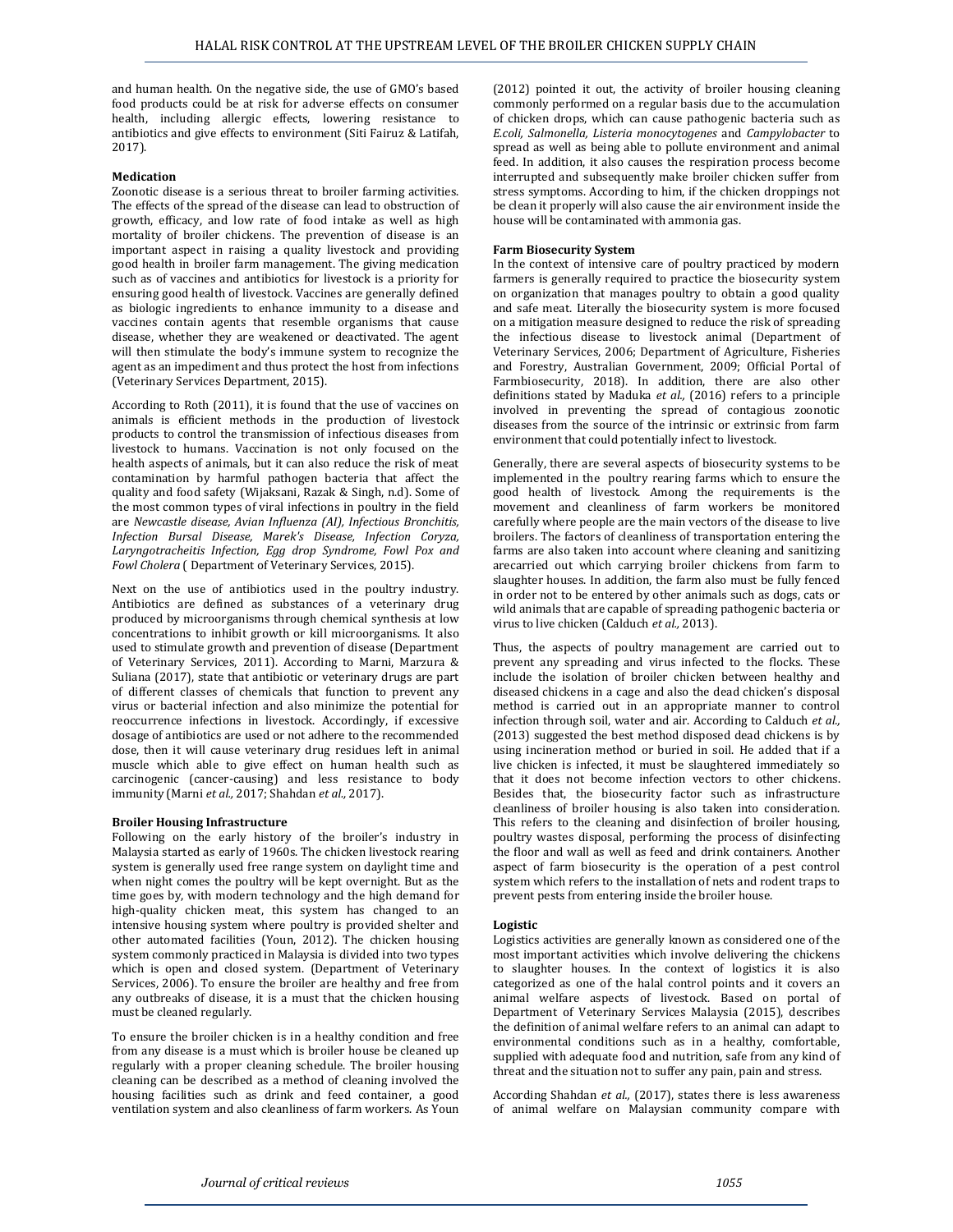western countries that have strong support and have great awareness on animal welfare. According to his opinion, animal welfare are related with free of pain, hunger and thirst, freedom from fear and distress of the animal. Livestock animal should be treated nicely especially where animals must have opportunity to enjoy the good life. A good animal welfare levels are also linked to the control of diseases and supplying a good veterinary medical care, feed management and given a good humane treatment to animals.

According to Islamic perspectives, animal welfare are refer to animals being raised must be not hunger and thirst, the animals feel comfortable stay in the cage, not suffer any pain, injury or disease. This concept has actually been practiced by halal slaughtering industry as well as traditional slaughtering (Suhaimi, 2005). Therefore this aspect of this logistic component that be carried out at broiler farming activities is involving from delivery activity of chicken to slaughter house or other market places. If the logistic activity not following a proper procedures this will result stress disorder to the broiler chicken during delivery process by lorry and this will effect to the quality of meat products. (Shahdan *et al.,* 2016). Therefore, according to Koknaroglu & Akural (2013) stated that during catching process be done by farmers, the chicken will be inserted into small cages with 4 to 6 nos of chicken. With this practice, it's able to reduce stress disorder during transportation. The conditions of transport used are also taken into consideration as a factor on animal welfare that must have a good air ventilation to reduce stress on the chicken during transportation. Once the chicken has reached its destination it must be kept rest on certain time before it is be slaughtered. This is due to reduce heat stress on chicken that can cause low quality of poultry meat produced (Koknaroglu & accrual, 2013; Shahdan *et al.,* 2016).

Based on the above explanation, the animal welfare aspect on logistic activity is considered an important component because from an Islamic perspective, the mistreatment and handling of animals with inhumanity is prohibited in Shariah law. In addition, chickens before slaughtering should also practice animal welfare ethics and give a good humane treatment on animals. As conclusion on this element of logistic especially starting from broiler chicken farm be transfered to slaughter house is suggested as a point of control in HAS management at the poultry farm.

# **CONCLUSION AND RECOMMENDATION**

One of the main goals and objectives of the establishment of the HAS is to further enhance the integrity of the halal products produced following the concept of 'From farm to consumer' which involves the level of raw material supply to the end user. In the implementation of this system HAS in Malaysia is only discussed at the stage of receiving raw materials to finished products and subsequently consumed by consumers. As such, HAS implementation practices are less emphasized and are not implemented at the top halal food chain level involving the broiler industry.

All of the elements that have been discussed in this paper is an important aspect to produce broiler chickens that meet halal concept *thoyibban* and legislation. In addition, this article also indirectly complement the halal assurance that starting from the farm to the consumer. After discussions made by the author related to elements HRC involved, the authors believe that further studies need to be done in detail to evaluate the method of determining the halal control and develop a plan of risk analysis lawful on farms broiler by the combination of resources Quran and hadiths and food safety quality systems. Therefore, this study found that the development of HAS at the breeding level will have a positive effect on maintaining the level of integrity as well as producing poultry meat which is halal and safe for consumers especially the Muslim community.

# **ACKNOWLEDGEMENT**

This article is part of a research analysis entitled 'Halal Critical Control in Halal Assurance System at Chicken Farm' Fundamental Research Grant Scheme funded by Ministry of Higher Education Malaysia, registered under vot. 5F193 at Universiti Teknologi Malaysia.

# **REFERENCES**

- 1. Abd Rahman, A., Singhry, H. B., Hanafiah, M. H., & Abdul, M. (2017). Influence of perceived benefits and traceability system on the readiness for Halal Assurance System implementation among food manufacturers. *Food Control, 73*, 1318–1326.
- 2. Appleby, M.C., Mench, J.A. & Hughes, B.O., (2004). Poultry behavior and welfare. Oxford: CABI Publishing.
- Arif, S., & Sidek, S. (2015). Application of halalan tayyiban in the standard reference for determining Malaysian halal food. Asian Social Science, 11(17), 116–129.
- 4. Ariffin, A. S., Abas, Z., & Baluch, N. (2015). Literature ratified knowledge based view of poultry supply chain integration concept. Jurnal Teknologi, 77(27), 35–39.
- 5. Baluch, N., Ariffin, A. S., Abas, Z., & Mohtar, S. (2017). Servitization in Malaysian Poultry Contract Farming: A Critical Overview. International Journal of Supply Chain Management, 6(1), 2051–3771.
- 6. Dahlan, H. A., & Abdullah-Sani, N. (2016). "Halal laws" : From Conception to Current Challenges. Persiswa Law Conference, (August), 103–111.
- 7. Demirci, M, N, Soon, Jan Mei and Wallace, C. A. (2016). Article Positioning Food Safety in Halal Assurance Positioning Food Safety in Halal Assurance. Food Control, 70, 257–270.
- 8. Department of Agriculture, Fisheries and Forestry, Australian Government (2009). National Farm Biosecurity Manual (Poultry Production). Commonwealth of Australia. Retrieved from website [http://farmbiosecurity.com.au/wp](http://farmbiosecurity.com.au/wp-content/uploads/2013/01/National-Farm-Biosecurity-Manual-Poultry-Production.pdf)[content/uploads/2013/01/National-Farm-Biosecurity-](http://farmbiosecurity.com.au/wp-content/uploads/2013/01/National-Farm-Biosecurity-Manual-Poultry-Production.pdf)[Manual-Poultry-Production.pdf](http://farmbiosecurity.com.au/wp-content/uploads/2013/01/National-Farm-Biosecurity-Manual-Poultry-Production.pdf)
- 9. Department of Standard Malaysia. (2019). Malaysian Standard: Halal Supply Chain Management System- Part 1: Transportation- General Requirement. Kuala Lumpur: Standard Malaysia.
- 10. Dohner, J.V., (2001). The encyclopedia of historic and endangered livestock and poultry breeds. New Haven and London: Yale University Press.
- 11. Hassan Noor & Raiyana Salha Rahmat (t.t). Projek Agropreneur: Ayam Broiler. Kuala Lumpur: SAM Synergy Media Sdn Bhd
- 12. Hassan, M. H., Arif, S., & Sidek, S. (2015). Knowledge and Practice for Implementing Internal Halal Assurance System among Halal Executives. Asian Social Science, 11(17).
- 13. Ikram Ismail & Mohd Azam Yaacob. (2014, Oktober 5). Adakah GMO mudarat?. Harian Metro.
- 14. Jabatan Perkhidmatan Veterinar (2006). Panduan Penternakan Ayam Pedaging. Ibu Pejabat Perkhidmatan Veterinary, Putrajaya. Retrieved from website: http://www.dvs.gov.my/dvs/resources/auto%20download %20images/56319a6506a8f.pdf
- 15. Jabatan Perkhidmatan Veterinar. (2011). Pemantauan Bahan Biologik dan Drug Veterinar.Kementerian Pertanian dan Industri Asas Tani Malaysia. No.dokumentasi: APTVM 23(d):1/2011.
- 16. Jabatan Perkhidmatan Veterinar. (2015). Arahan prosedur tetap veterinar Malaysia- Vaksinasi. Kementerian Pertanian Dan Industri Asas Tani Malaysia. No. Dokumentasi: APTVM 22(b):1/2010.
- 17. Jamaludin, M., Ramli, M., & Ab. Rahman, S. (2017). Al-Jallalah: Konsep dan Fatwa Semasa di Malaysia. Journal Of Fatwa Management And Research, 3, 31-44.
- 18. Jamilah Ismail. (2015). Kandungan Nutrien, asid lemak dan kualiti pemakanan ayam pedaging, ayam kampung, ayam